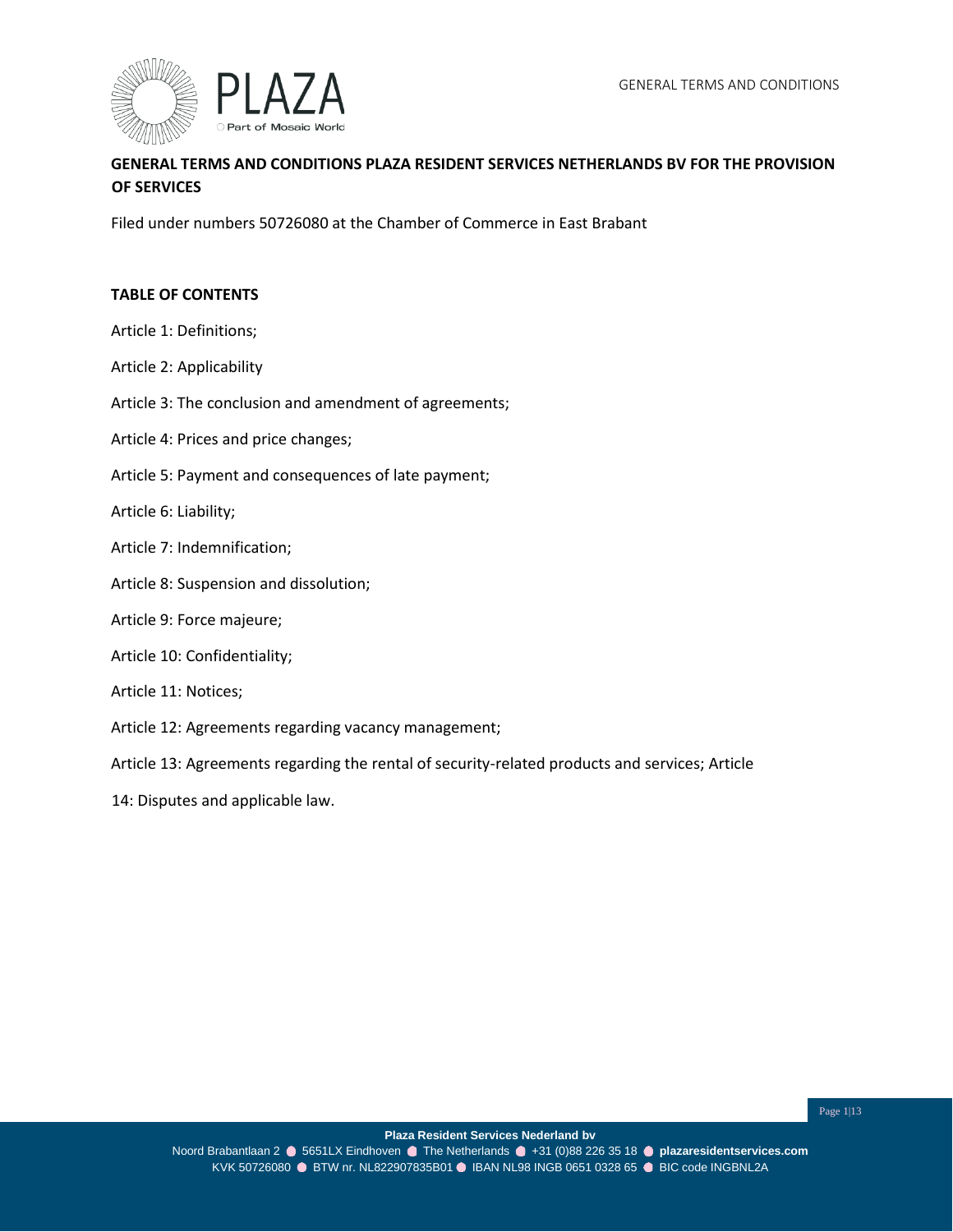

### **Article 1. Definitions**

In these terms and conditions, the following definitions apply:

- 1. Plaza resident services: the company with whom the contract is concluded or which issued the quotation or quotation.
- 2. Other party: The person or legal entity with whom Plaza resident services has concluded a contract or to whom Plaza resident services has issued a quotation or quotation.
- 3. Services: services that are provided or performed by Plaza resident services once or periodically.
- 4. Rented Equipment: equipment that is offered to the Other Party on the basis of a rental agreement.
- 5. Location: the place where Plaza resident services installs the products or provides services.
- 6. Pledge: the immovable property with accessories, or the commissioned vacant lots, buildings or other locations, including the associated yard, which is/are given on loan in its entirety.
- 7. Products: goods or services supplied by Plaza resident services or its subcontractors to the Other Party, including 'Equipment', i.e. security doors, screens, alarm systems, detection equipment, video equipment and associated mounting materials.

#### **Article 2. Applicability**

1. These general terms and conditions apply to every agreement that Plaza resident services concludes and/or a quotation or quotation that it issues with regard to the provision of services for or the rental of products and systems to the Other Party.

The general terms and conditions also apply to all stages preceding the conclusion of such an agreement or the issuing of a quotation/quotation, as well as all other services and activities that Plaza resident services performs or supplies for the Other Party.

2. The applicability of general terms and conditions invoked by the Other Party is expressly rejected. The execution of an order from the Other Party by Plaza resident services does not imply acceptance of such conditions.

3. In the event of the invalidity of one or more provisions of these general terms and conditions, the other provisions will remain in full force and effect.

4. Plaza resident services reserves the right to make changes or additions to the General Terms and Conditions, if necessary. The other party is deemed to tacitly agree to these changes or additions after a written notification if no objection has been raised after a period of five days after the date. Objection must be made known in writing by the Other Party.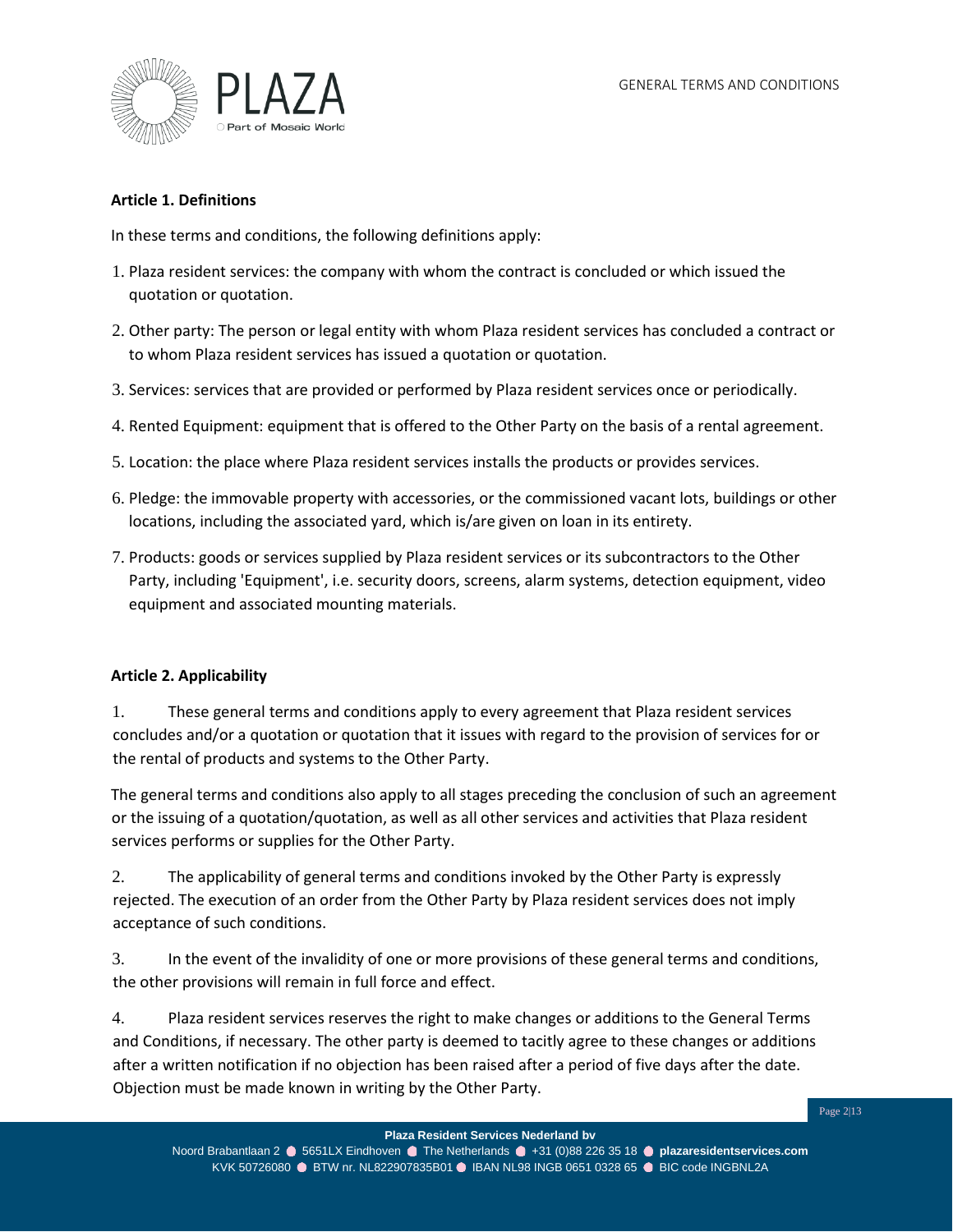

#### **Article 3. The conclusion and amendment of agreements**

1. All offers made by Plaza resident services are without obligation. Only then are orders, agreements and agreements binding if and in so far as they have actually been accepted and confirmed in writing.

2. Email messages or verbal commitments from Plaza resident services employees are sent in good faith, but have no legal value nor do they contain an obligation to provide any product or service, or price.

All prices, conditions, discounts, etc. applied by Plaza resident services are only valid if they are based on an agreement signed by both parties, including the necessary annexes. The agreements must be signed by an authorized employee of Plaza resident services who is registered with the Chamber of Commerce.

3. Changes to agreements will only take effect in so far as they have been confirmed in writing by an authorized employee of Plaza resident services who is registered with the Chamber of Commerce.

4. If and in so far as the Other Party is not also the owner of the immovable property for which Plaza resident services provides its services and/or rents out its products and systems, the Other Party fully guarantees that it is authorized on behalf of the owner with regard to an agreement. to close. In so far as the Other Party appears not to be or has not been authorized, the Other Party is liable towards Plaza resident services for the harmful consequences of its unauthorized actions,

# **Article 4. Prices and price changes**

1. All agreed and quoted prices in the price list are net prices excluding VAT at the applicable VAT rate.

- 2. Prices and amounts stated prior to the conclusion of the agreement are only binding if Plaza resident services's intention to do so is unmistakable. In other cases, it serves as a non-binding price indication.
- 3. If cost increasing taxes, levies or duties are introduced or changed as a result of any government measure, Plaza resident services will be entitled to pass on these changes, even if it has been agreed that the compensation would be fixed.
- 4. If for any other reason the value of the requested compensation should be reduced, Plaza resident services has the right to review and adjust the compensation on the basis of the price index as published by Statistics Netherlands.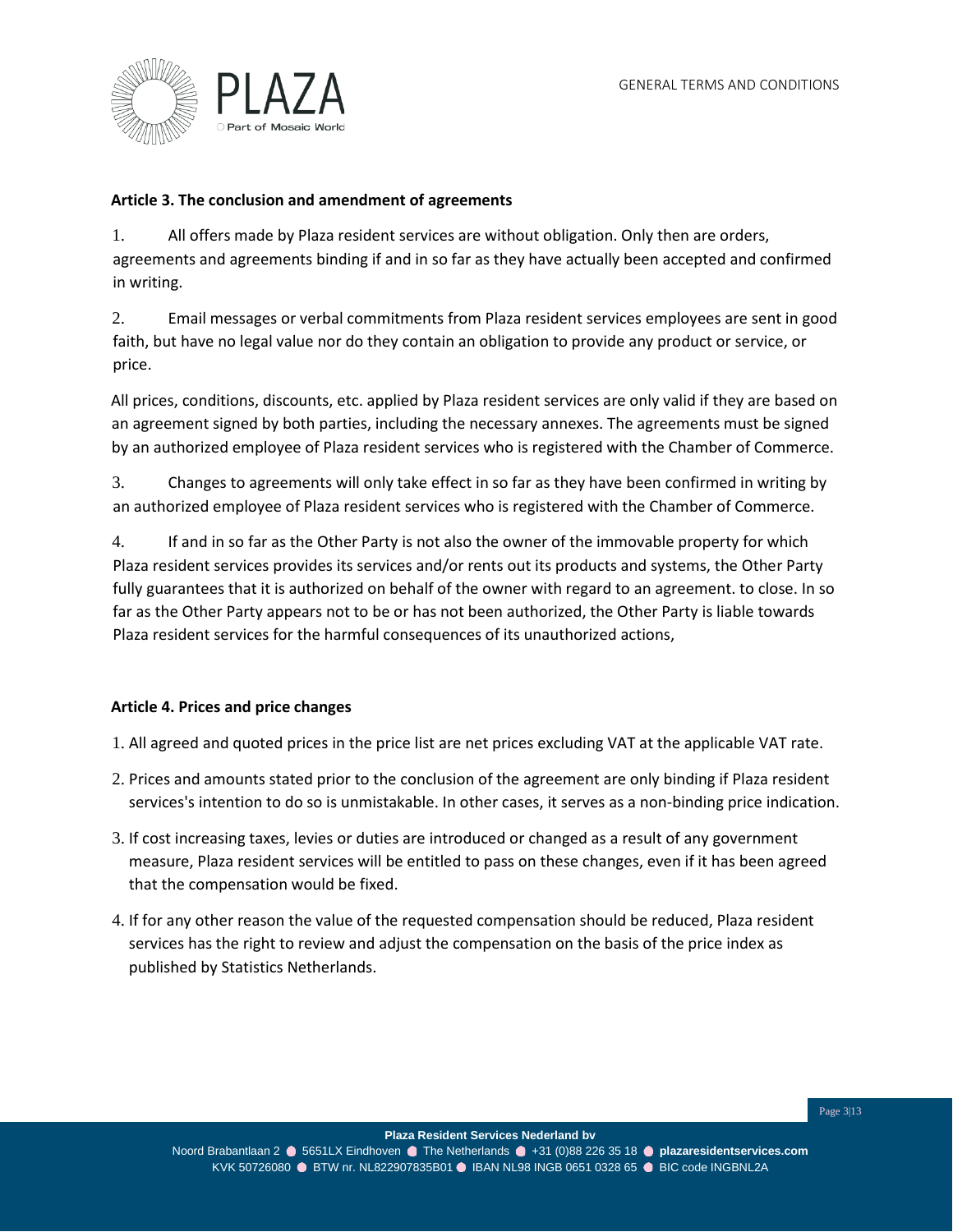

### **Article 5. Payment and consequences of late payment**

1. Unless the parties have agreed otherwise in writing, all (electronic) invoices from Plaza resident services must be paid within 7 days of the invoice date.

2. In so far as the parties have agreed that no invoice will be sent by Plaza resident services with regard to a fee owed by the Other Party, the Other Party must pay this fee at the latest on the date specified in the agreement.

3. In the event that the Other Party does not fulfill its payment obligation, does not fulfill it on time or does not fully comply, the Other Party will owe Plaza resident services interest on all late payments equal to 1% per month from the due date.

The other party will then also owe the administration and collection costs (including, but not limited to, legal costs) which always amount to 15% of the principal due, unless the actual costs are higher, in which case the actual costs will be claimed.

4. In the event of late payment of an invoice, all other invoices that Plaza resident services has sent to the Other Party become immediately due and payable.

5. If and in so far as a check from the Other Party is returned to Plaza resident services or an automatic payment order is reversed due to insufficient funds, the Other Party will owe Plaza resident services a cost of €75,00, -.

6. In the event that Plaza resident services is forced to file a legal claim against the Other Party, the Other Party will owe all legal costs and legal costs actually incurred by Plaza resident services, also in so far as these costs are the applicable liquidation rate or the amount awarded by the court by way of an order for costs. surpass.

7. If and in so far as the Other Party is in default with the payment of a claim due against Plaza resident services, Plaza resident services has the right to dissolve all agreements concluded with the Other Party or, if desired, to suspend its services and activities until such payment has been made and Plaza resident services will can demand cash payment or sufficient security for further services and activities.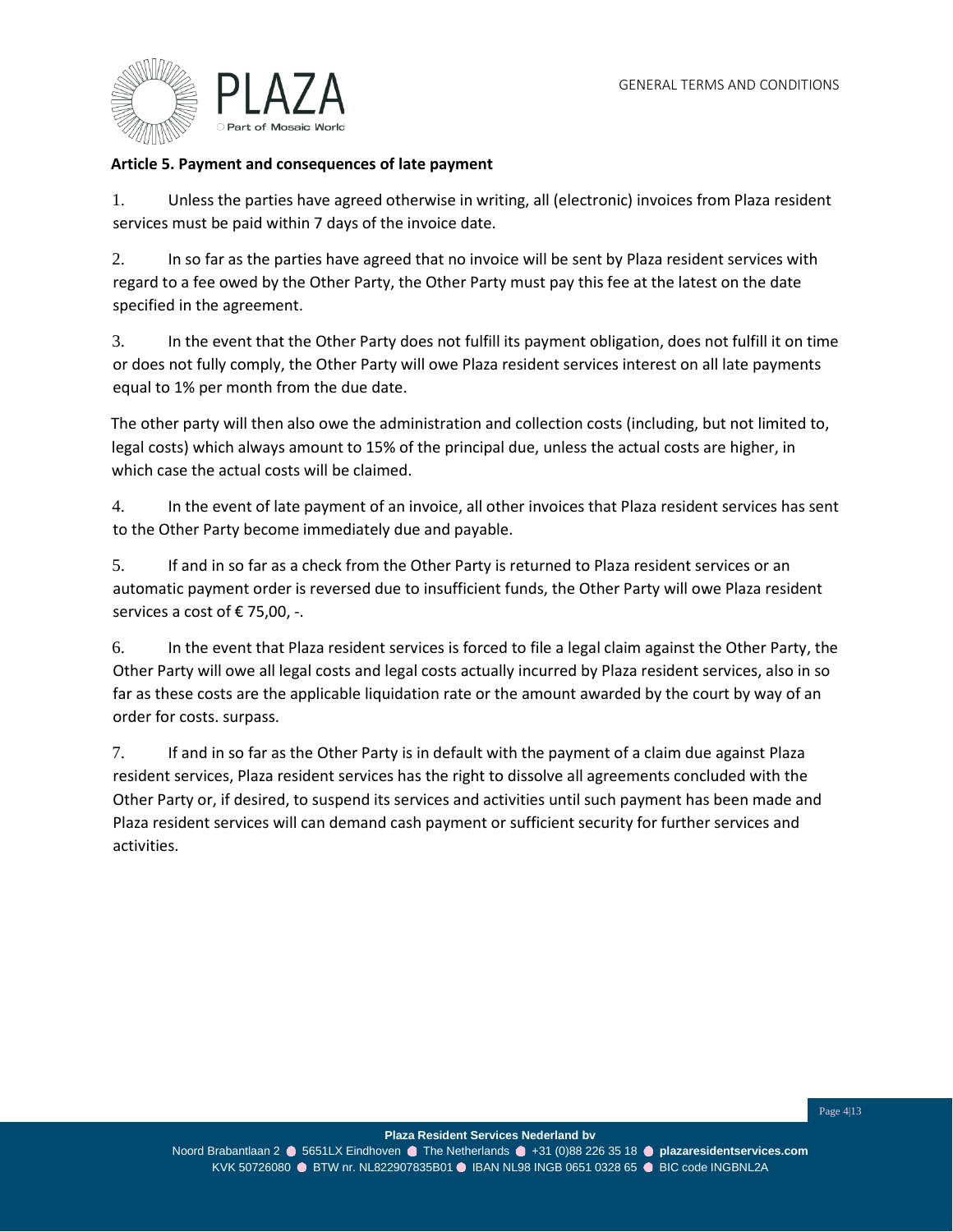

# **Article 6. Liability**

1. Plaza resident services does not guarantee damage or any defect, whether hidden or not, that the use of immovable property and the facilities provided therein may cause. If such a defect should cause damage to the Other Party or its properties, these will be at the expense of the Other Party. If such a defect should cause damage to persons and/or goods that are located in, on or near the premises on its behalf or with its consent, the Other Party shall indemnify Plaza resident services in this regard.

2. Plaza resident services is never liable for damage that cannot be avoided by the method of working applied, if no written objections have been expressed by or on behalf of the Other Party against this method of working or if urgency is required by or on behalf of the Other Party or due to the circumstances. forced to work.

3. Plaza resident services is not liable for damage as a result of incorrect information provided by the Other Party, its personnel or agents, on the basis of which the services or activities to be performed by Plaza resident services have been determined and performed.

4. Plaza resident services is not liable for indirect or direct damage, for consequential damage or trading loss or for damage caused by employees, suppliers, borrowers and other third parties.

5. Plaza resident services accepts no liability for any damage or costs as a result of damage to property of the Other Party during the installation and removal of Plaza resident services's equipment or the provision of the services, however caused. Such damage includes, but is not limited to, broken glass, broken fixtures and broken decoration.

6. Plaza resident services, including its employees and employees, is not liable for any direct or indirect damage that may arise for the client or for third parties as a result of the performance by Plaza resident services of the agreement it has concluded with the Other Party.

7. Any claim for compensation from the Other Party towards Plaza resident services lapses if the Other Party has not started legal proceedings within one year after discovery (if discovered during the execution of the agreement) or one year after termination of the agreement.

8. Any liability of Plaza resident services and its employees and employees is always limited to the amount to which the liability insurance taken out by Plaza resident services gives entitlement, increased by the deductible that Plaza resident services bears under that insurance.

9. If, for whatever reason, no payment is made under the aforementioned insurance, any liability is limited to a maximum of one time the amount that Plaza resident services has invoiced to the Other Party in the context of the execution of the agreement.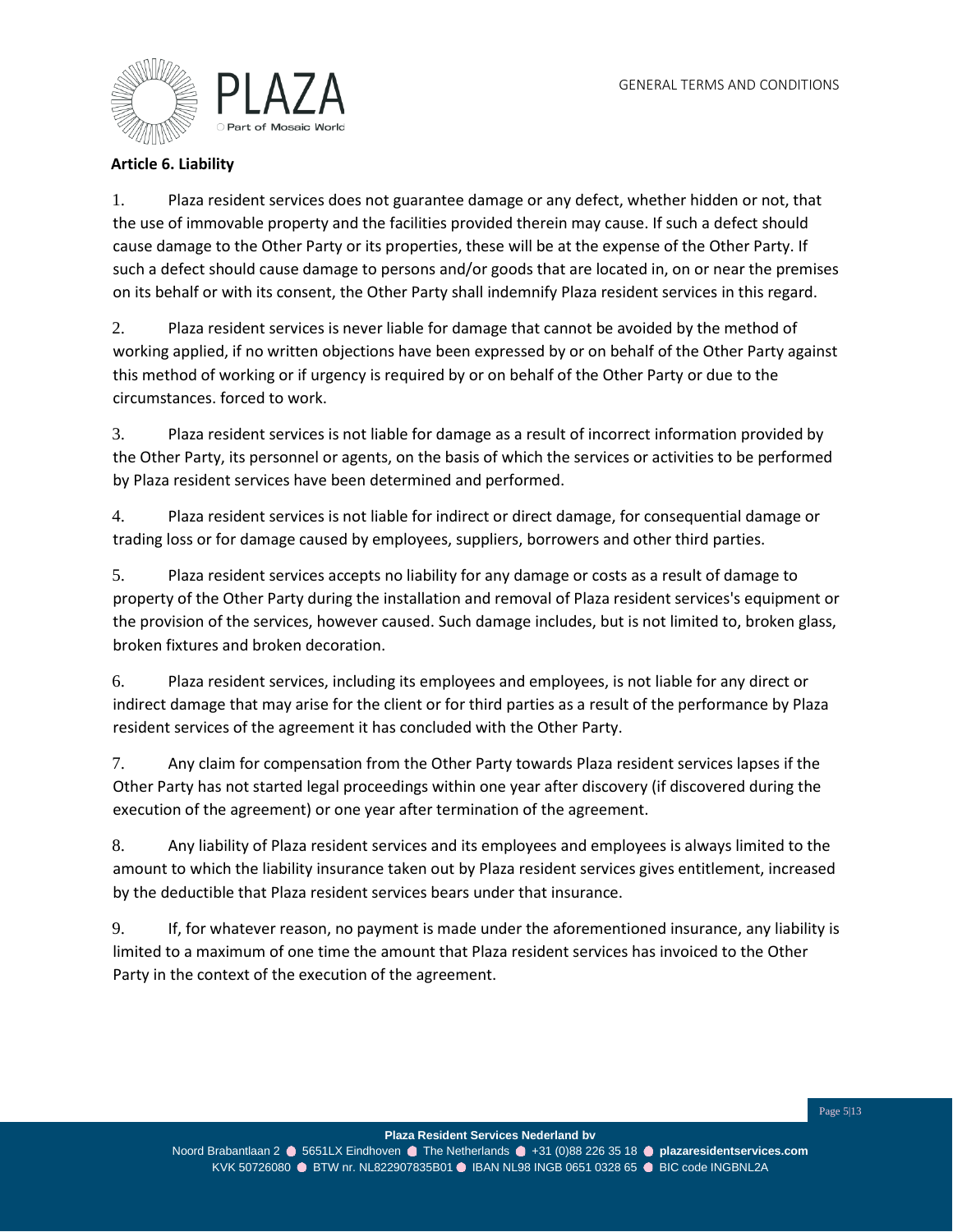

# **Article 7. Indemnification**

The other party is obliged to indemnify and hold harmless Plaza resident services against all third party claims against Plaza resident services or its personnel with regard to the goods delivered by Plaza resident services.

### **Article 8. Suspension and dissolution**

1. If the Other Party does not, not properly or not timely fulfill any obligation under the agreement concluded with Plaza resident services, to which these general terms and conditions apply, as well as in the event of bankruptcy, suspension of payments, shutdown or liquidation of the Other Party's business , the Other Party is deemed to be in default by operation of law and Plaza resident services has the right, without further notice of default, to suspend the execution of all agreements concluded with the Other Party or to dissolve them in whole or in part, at its discretion, without Plaza resident services being liable for any compensation. or warranty and without prejudice to its right to additional compensation.

2. In the aforementioned cases, any claim that Plaza resident services has or will have against the Other Party is immediately due and payable.

#### **Article 9. Force majeure**

1. Plaza resident services is not liable for damage as a result of force majeure. Force majeure is in any case understood to mean war, state of war, revolution, insurrection, military or other takeover of power and looting in connection with these circumstances, strikes and other labor disputes elsewhere in so far as this hinders Plaza resident services in its services, squatting actions, seriously hindered weather conditions, traffic disturbances, disturbances in the means of transport and other equipment used by Plaza resident services, power failure and more generally any cause that cannot be attributed to Plaza resident services. The foregoing is without prejudice to Plaza resident services's obligation to try to prevent and avoid situations of force majeure as much as possible.

2. If, as a result of force majeure, Plaza resident services is unable or not fully able to perform the agreed services and/or activities, Plaza resident services has the right to suspend these services and/or activities, or to waive them entirely, depending on the circumstances. Such postponement does not lead to a claim against Plaza resident services for breach of contract or otherwise and does not entitle the Other Party to terminate the agreement.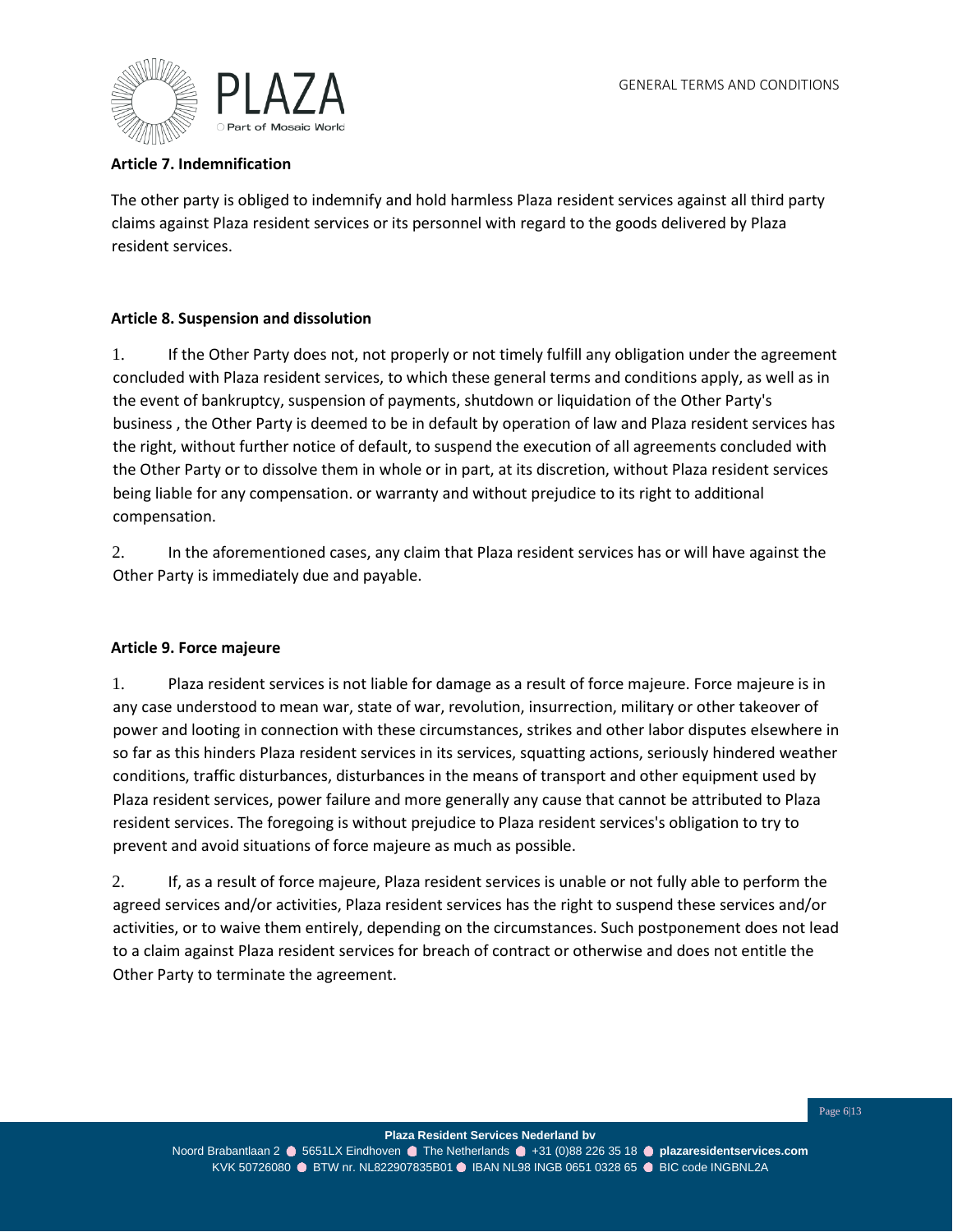

# **Article 10. Confidentiality**

1. The other party undertakes to keep all information provided by Plaza resident services about the quotation and negotiation process, including (but not limited to) pricing and conditions confidential and not to disclose it to third parties. Furthermore, the Other Party undertakes to keep confidential all information regarding Plaza resident services's business operations and business, obtained during the quotation and negotiation process, during the term and after termination of the agreement with Plaza resident services and not to disclose it to third parties. The foregoing confidentiality relates only to information that is not already generally known.

2. Violation of the confidentiality clause as referred to in this article by the Other Party makes the Other Party liable to pay a penalty towards Plaza resident services. The fine then owed, without further notice of default, amounts to € 10,000 per violation, without prejudice to Plaza resident services's right to claim compensation from the Other Party for any damage it has suffered as a result of this violation.

### **Article 11. Notifications**

Written notices are deemed to have been received when they are sent by registered letter or other recognized postal carrier and are addressed to the Other Party at its billing address or to Plaza resident services at the address of its registered office. "Written notice" does not include any other form of communication whether in person, by fax, email, telephone, or by leaving a voicemail message or message on an answering machine.

#### **Article 12. Vacancy management agreements**

- 1. If and in so far as Plaza resident services has entered into an agreement with the Other Party regarding the vacancy management of a property that the Other Party owns or manages on the instructions of the owner, the Other Party will grant Plaza resident services at least five full working days after the start of the agreement to or several Borrowers for the property. The other party is expected to assume responsibility for the security of the property during this period, unless otherwise agreed in writing with Plaza resident services.
- 2. Since the Borrower is obliged to occupy the property until the last day of the notice period, the property will always be handed over on a Monday, or on the first working day after this Monday, if Monday is a mandatory day off. The borrower can then vacate the premises at the weekend. made an agreement.
- 3. Views or the performance of work in the building and the like must be notified to Plaza resident services at least 24 hours in advance, in order to guarantee a smooth cooperation with the Borrower, through timely notification by Plaza resident services.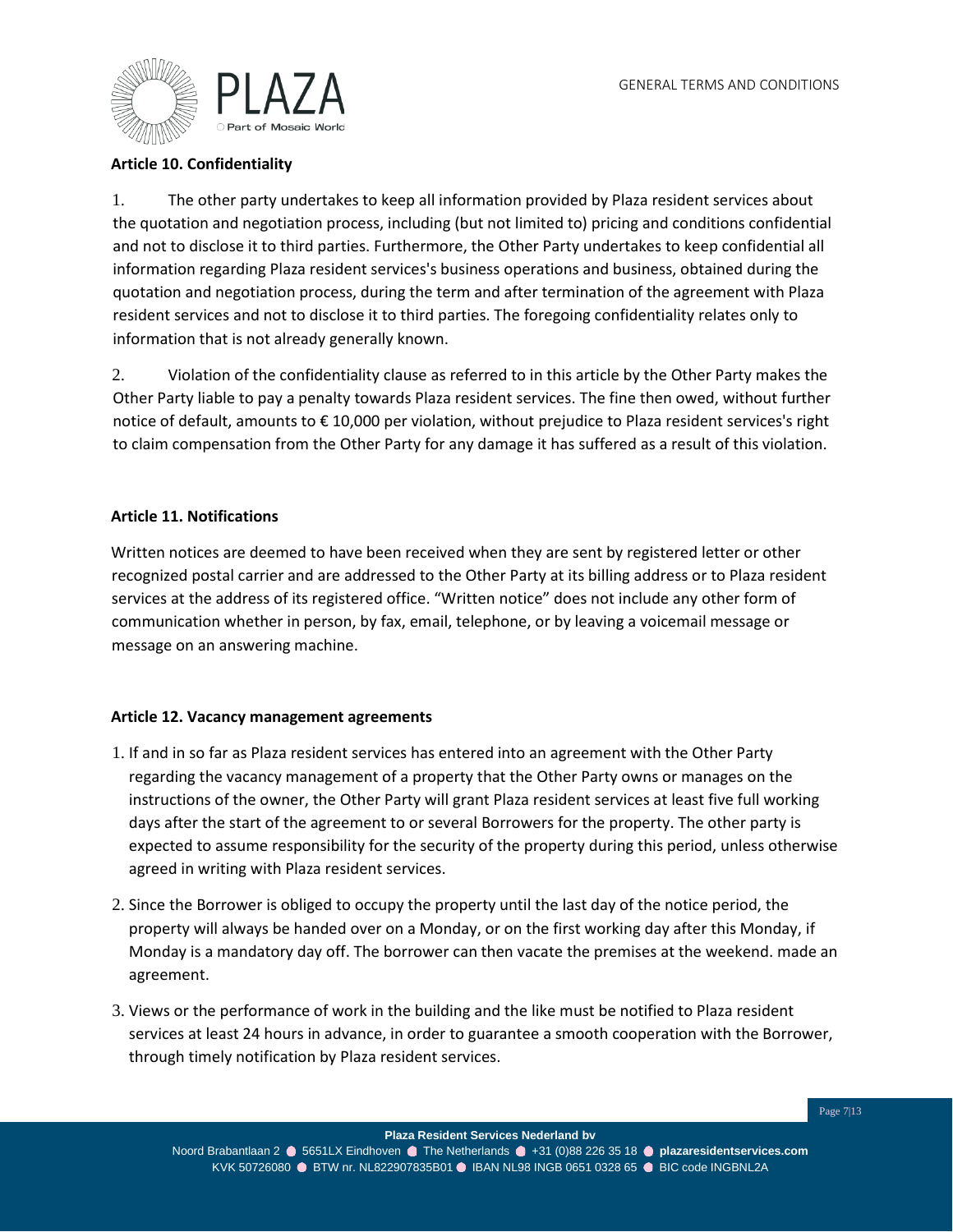

- 4. Plaza resident services cannot be obliged to carry out any maintenance or repairs to the property within the framework of an agreement concluded with the Other Party regarding vacancy management.
- 5. Costs of any assembly or installation work and necessary facilities, which as a result of any agreement are not for the account of Plaza resident services, but which have been made for the Other Party as a result of special instructions, will be paid by the Other Party immediately.
- 6. In the context of an agreement concluded with the Other Party regarding vacancy management, Plaza resident services is not obliged to take out any kind or type of insurance for the property. Any insurance must be taken out by the Other Party itself.

Damage as a result of full or partial (non-) insurance is fully at the expense and risk of the Other Party.

- 7. In the context of an agreement concluded between Plaza resident services and the Other Party regarding vacancy management, the Other Party must ensure the presence of facilities, in particular for heating by means of heating. gas, oil or in any other way, electricity and water, sewage and cleaning rights and garden maintenance. The other party realizes that these facilities are necessary to be able to guarantee a temporary stay in the property. The Other Party will indemnify Plaza resident services and the Borrower against any damage suffered as a direct or indirect result of the absence of these provisions after it has become known to the Other Party. In the event of an emergency, Plaza resident services is authorized to take measures at the expense of the Other Party in order to limit or prevent damage. The other party is obliged to give Plaza resident services the opportunity to perform the services and activities to be performed by it without hindrance and to provide Plaza resident services with all information that may be useful to Plaza resident services in the performance of services and activities.
- 8. If Plaza resident services staff, in the context of vacancy management,

If a criminal offense is discovered, this will be reported immediately to the Other Party. The decision to report this criminal offense is taken by the Other Party. The declaration will only be made by the personnel of Plaza resident services at the request of the Other Party and under the responsibility of the Other Party. The other party indemnifies Plaza resident services and its personnel against all third-party claims with regard to such a declaration, regardless of whether Plaza resident services or its personnel can be blamed in any way with regard to the declaration.

9. The notice period for the Other Party is 35 days. Termination must be done in writing, after which Plaza resident services will schedule a final delivery with the Other Party. The property is then delivered empty and broom clean by Plaza resident services. Plaza resident services transfers the property to the Other Party as the Other Party has placed it under management. If the Other Party, or its representative, cannot be present at the planned delivery, the Other Party explicitly agrees with what has been included by Plaza resident services in the delivery report and the current situation on site. We also hand over all keys to the Other Party. A vacancy management agreement, which has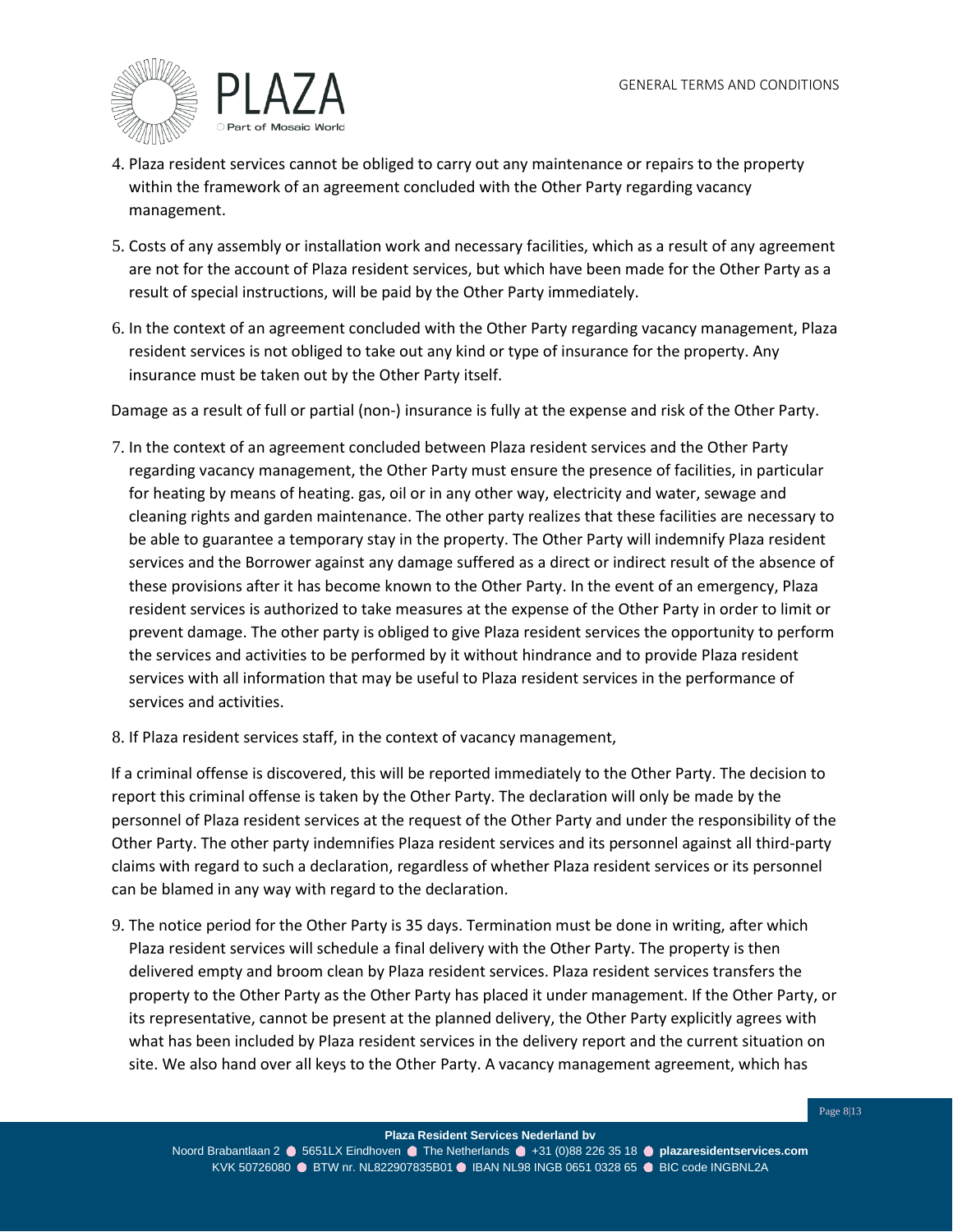

been concluded for a definite period of time, can only be terminated towards the end of the definite period.

10. The Other Party and Plaza resident services agree that Plaza resident services has the right to assess different proposals and offers from third parties for the same object(s) and to match them with a comparable offer in order to be able to establish the relationship with the Other Party in the context of vacancy management continue.

### **Article 13. Agreements regarding the rental of safety-related products and systems**

- 1. Plaza resident services undertakes to perform the services and activities to be performed by it to the best of its ability, with due observance of the government requirements for private security organizations. Plaza resident services does not guarantee that events (of whatever nature) on the failure of which its efforts as intended in the agreement will be directed, will not occur.
- 2. The best efforts obligation referred to in the previous paragraph relates to the provision of normal security and surveillance services. This expressly does not include the intervention and/or involvement in conflicts between the Other Party and its employees and/or third parties.
- 3. Cancellation costs will be charged for orders that are canceled by the Other Party without observing a notice period of seven working days or orders that cannot be completed through no fault of Plaza resident services.
- 4. If Plaza resident services's personnel have to wait on location, Plaza resident services is entitled to charge the Other Party  $\epsilon$  100, - per hour.
- 5. If the equipment is removed from a location by Plaza resident services for any reason, then the amount of the minimum rental period will be due and the rental contract will be deemed terminated with effect from the expiration of that minimum rental period.
- 6. If the Other Party does not have an agreed credit account with Plaza resident services and has not prepaid for products or if the direct debit, check or credit card offered for this payment is refused, Plaza resident services may, in the case of rental equipment, retrieve the products without notice from the end of the period for which the equipment rental has been paid in full.
- 7. The Other Party may only sublet the rented equipment or transfer this rental or the equipment to a third party with Plaza resident services's written consent, whereby the Other Party indemnifies Plaza resident services against claims, costs, liabilities and obligations arising from such subletting or transfer.
- 8. Plaza resident services selects the person(s) on the basis of information provided to Plaza resident services by the Other Party regarding the work to be assigned. Plaza resident services is completely free to choose the person or persons who will send it on request.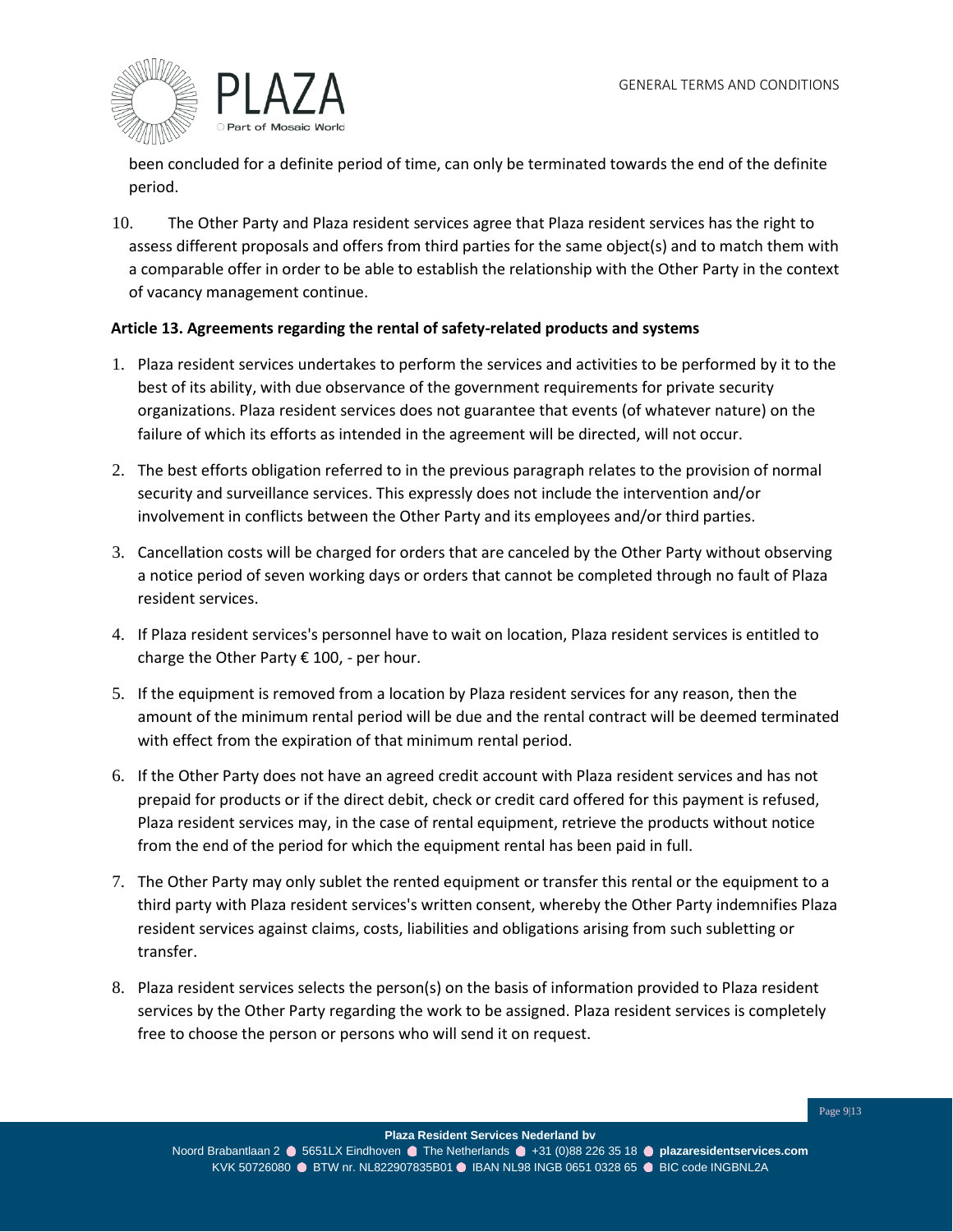

- 9. The other party will be liable in respect of and indemnify Plaza resident services against any claims by personnel for compensation for damage suffered by such personnel because an item belonging to the personnel has been damaged in the context of work assigned to him/her.
- 10. The other party is obliged towards Plaza resident services to set up and maintain the premises, equipment and tools with which it does or has the work performed in such a way, as well as to make such arrangements with regard to the performance of work and to provide instructions that it is The personnel made available against danger to life, honor and property is protected to the extent that can reasonably be demanded in connection with the nature of the work.
- 11. If the aforementioned obligations have not been fulfilled, the Other Party is obliged to compensate Plaza resident services for damage caused to the staff member in the performance of his/her duties, work duties and activities, unless it provides proof that this non-compliance is due to force majeure, or that damage is largely due to gross negligence on the part of the staff member. If the staff member has suffered such injury as a result of non-compliance with the obligations by the Other Party, in the performance of his employment, work duties and/or activities, that the result is death, the Other Party shall owe the remaining spouse, children or parents of the deceased who are usually maintained by his/her work, is obliged to pay compensation, unless he/she provides proof that noncompliance with force majeure or death is largely due to gross negligence on the part of the deceased.
- 12. In the event that security-related services are hired by the Other Party, the hourly wage applicable to the personnel for the duration of the assignment is determined and determined on the basis of the Collective Labor Agreement for Private Security Organizations, partly on the basis of the job description, which is obtained from the Other Party. If it is determined at any time that this job description does not correspond to the job in question, Plaza resident services will correct the remuneration in accordance with the correct job description and the rate charged to the Other Party will be adjusted accordingly. If during an assignment the function changes in the sense that this function corresponds to activities that are less qualified, the initially applicable rate will remain unchanged.
- 13. When recruiting, selecting and making personnel available to the Other Party, Plaza resident services is only guided by functional requirements when making a distinction, with due observance of the statutory provisions, the Collective Labor Agreement for Private Security and the present general terms and conditions.
- 14. The other party will in no way exert influence or cause it to be exercised or cooperate or cause to be provided, in whatever form, to a staff member in order to be employed by a client or third parties or to perform work directly for him or third parties. , forfeiting an immediately due and payable fine of € 10,000 per violation.
- 15. The other party undertakes to only use the security plans, as supplied by Plaza resident services, for its own use and not to make them available to third parties in any way whatsoever.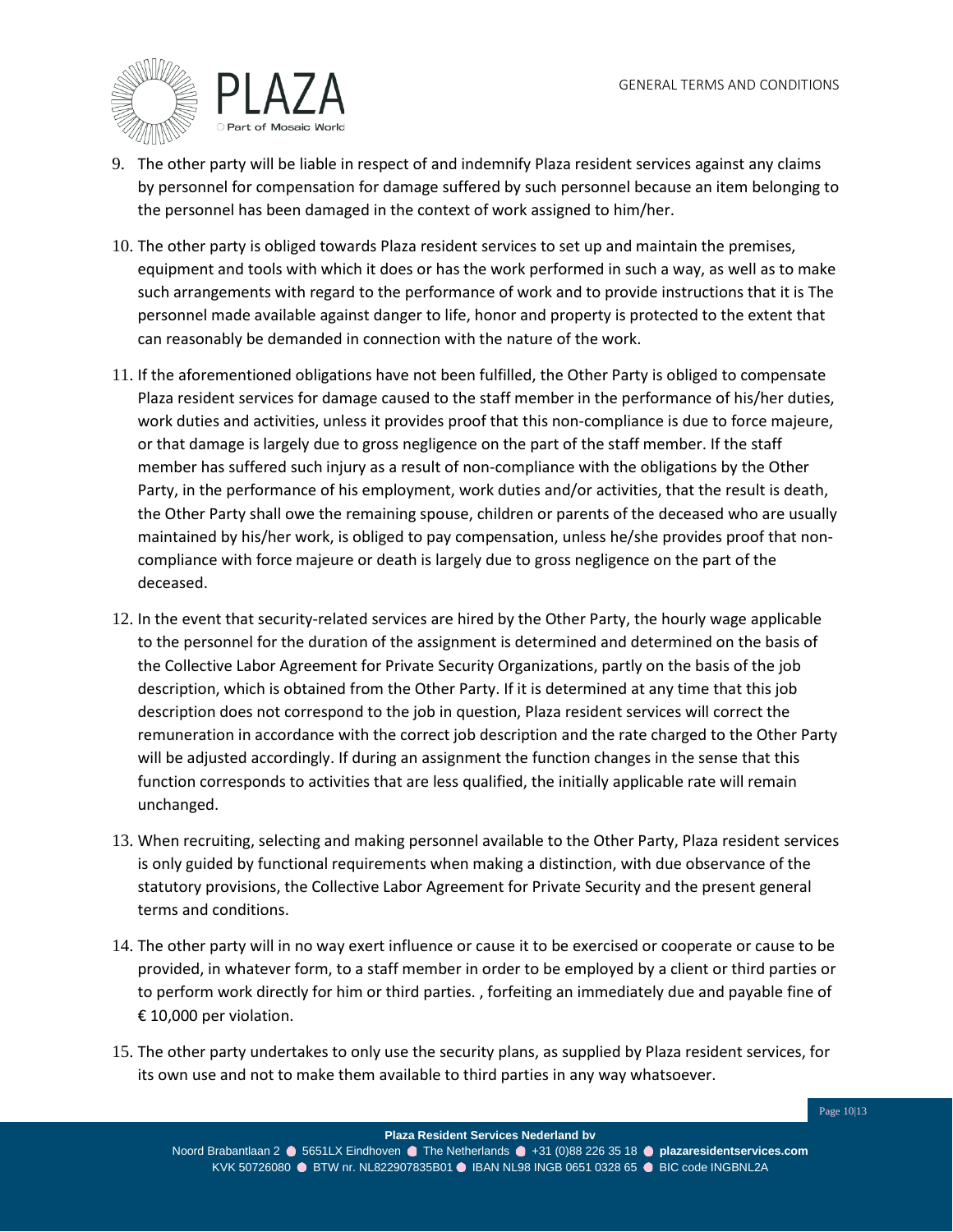

- 16. All rights of an intellectual nature, such as copyright and copyright with regard to the computer programs originating from Plaza resident services or used by Plaza resident services, system designs, working methods, advice, etc. of the Other Party itself or of third parties engaged, become and remain the property of Plaza resident services. The exercise of these rights (including disclosure or transfer) is expressly and exclusively reserved to Plaza resident services, both during and after the performance of its activities.
- 17. The rental of rental equipment commences when equipment is installed by Plaza resident services after receipt of an official written or oral order from the Other Party, which has been approved by Plaza resident services. These conditions also apply in full to all replacement and/or additional equipment that is installed afterwards. The one-time and initial recurring costs are calculated from the time of the initial installation of the equipment.
- 18. In order to terminate the rental of the rental equipment or the provision of the services, the Other Party must request the removal of the rental equipment from the location or to terminate the services by means of a written request. Plaza resident services must receive such request at least seven days prior to the date of termination. If requested, Plaza resident services will provide the Other Party with a termination reference number to confirm receipt of the removal request. This number should be quoted in any questions about services or invoices.
- 19. All times and dates specified to the Other Party for delivery, installation, response, maintenance and/or removal of the equipment and/or for the provision of services are estimates only and times for such activities are not strict deadlines.
- 20. Plaza resident services takes reasonable measures to meet the agreed delivery times. The other party is not entitled to any compensation in any form whatsoever, if the specified delivery time is exceeded, unless this has been expressly agreed. Due to exceeding of the delivery time, the Other Party cannot dissolve the agreement and cannot refuse receipt and/or payment of the goods to be delivered.
- 21. The rental and/or charges for recurring services will continue to apply until a) the date specified in the written order or b) the date the rented equipment is returned to or collected by Plaza resident services and/or the service is terminated or c) if the Other Party does not pay the amounts owed for the rented equipment on time, the date on which the rented equipment is removed by Plaza resident services and/or the service is terminated, whichever is the later. The expiration or termination of the lease and/or service does not affect the Other Party's obligations under this.
- 22. All rented equipment remains the property of Plaza resident services. In the following cases, there is default with regard to this rent; a) payment arrears of more than 48 hours in respect of any rental and/or installation costs and/or costs of equipment that is lost or damaged and is payable under these terms; b) the Other Party fails to fulfill a non-monetary obligation under this lease; c) the Other Party goes bankrupt, is unable to pay its debts when they are due or any case or proceedings under bankruptcy law are instituted with regard to the Other Party; d) the equipment or any monies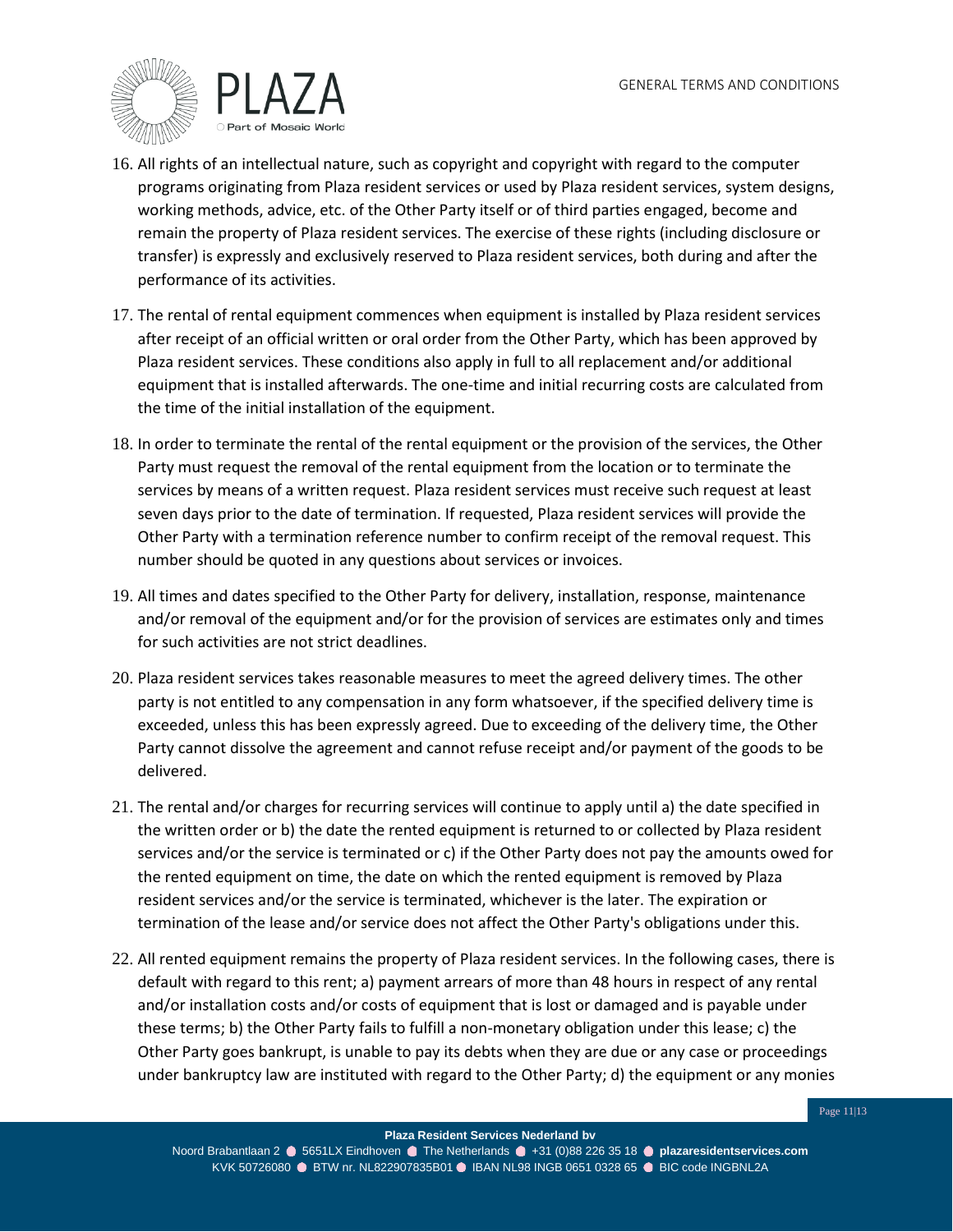

owed in connection therewith are pledged or otherwise encumbered; or e) the Other Party is in breach of any other terms and conditions set forth herein or in any order.

In the event of such default, Plaza resident services may terminate the rental on 24 hours' notice and Plaza resident services shall then be entitled to use all possible means to repossess the equipment. The failure of Plaza resident services to exercise any rights arising from these terms and conditions shall not constitute a waiver of these rights by Plaza resident services.

- 23. The other party, its personnel, contractors or agents will under no circumstances and at no time move, remove, disassemble, repair or make changes to the rental equipment (or part thereof). All these actions will be performed by Plaza resident services at the request of the Other Party and will be charged by Plaza resident services. If the Other Party, its staff, contractors or agents violate this article, this will release Plaza resident services from all guarantees given in these terms and conditions.
- 24. The other party is responsible for the safekeeping of all rented equipment.
- 25. The costs for the rental of lost or stolen rental equipment are due up to and including the day on which the Other Party has fully compensated Plaza resident services for such loss or theft. Plaza resident services reserves the right to inspect the equipment at any time.
- 26. Plaza resident services takes reasonable measures to ensure that the equipment is in good working order from the date on which it is delivered to the Other Party. The other party is nevertheless responsible for inspecting the equipment and its installation and must ensure that it is suitable for the specific purpose for which it is used. Any defects occurring after delivery will be repaired by Plaza resident services within 5 working days of written notification, if feasible. If Article 13.24 applies, the Other Party is liable for any costs. Plaza resident services makes no warranties, express or implied, regarding the merchantability or fitness for a particular purpose of the products other than the warranties set forth herein. The other party guarantees that Plaza resident services is not liable for any failure of the equipment or services, resulting in damage or injury, which failure results directly or indirectly from defective material, defective workmanship or otherwise and whether or not the result of negligence.
- 27. If Plaza resident services or its subcontractors are required to respond to alarm signals, Plaza resident services may provide an indicative, average response time. Such response time is for illustrative purposes only and Plaza resident services makes no warranty whatsoever that the stated average response time will be achieved. Although Plaza resident services strives to achieve the average response time, it does not accept any liability, on any account whatsoever, for damage that arises as a result of not being on site.
- 28. The Other Party guarantees that it is the owner (or its authorized representative) of the location where Plaza resident services has been commissioned to provide the services or equipment. The other party also guarantees that the location will not be occupied or occupied at the time when